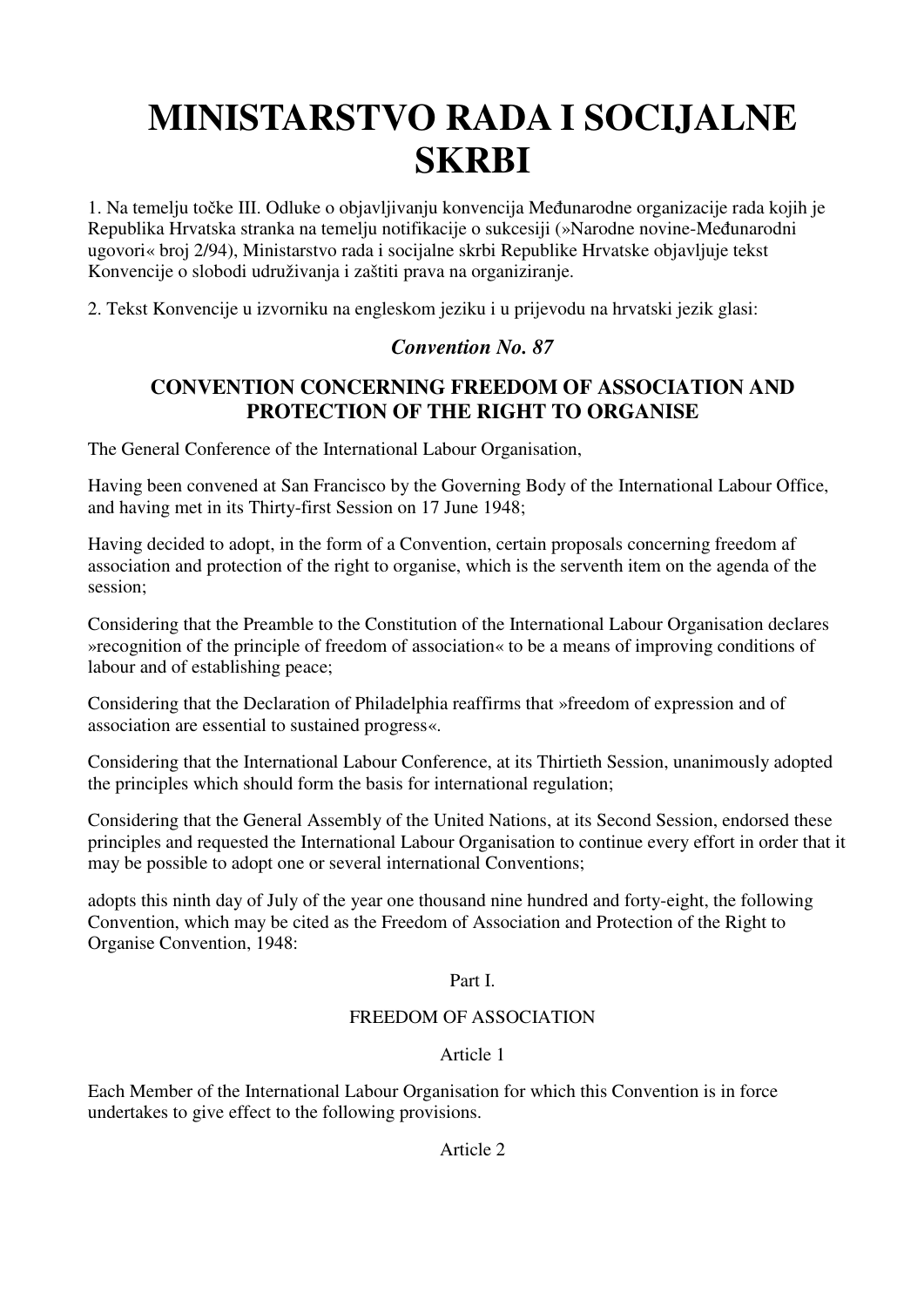Workers and employers, without distinction whatsoever, shall have the right to establish and, subject only to the rules of the organisation concerned, to join organisations of their own choosing without previous authorisation.

#### Article 3

1. Workersž and employersž organisations shall have the right to draw up their constitutions and rules, to elect their representatives in full freedom, to organise their administration and activities and to formulate their programmes.

2. The public authorities shall refrain from any interference which would restrict this right or impede the lawful exercise thereof.

#### Article 4

Workersž and employersž organisations shall not be liable to be dissolved or suspended by administrative authority.

#### Article 5

Workersž and employersž organisations shall have the right to establish and join federations and confederations and any such organisation, federation or confederation shall have the right to affiliate with international organisations of werkers and employers.

#### Article 6

The provisions of Articles 2, 3 and 4 hereof apply to federations and confederations of workersž and employersž organisations.

#### Article 7

The acquisition of legal personality by workersž and emplayersž organisations, federations and confederations shall not be made subject to conditions of such a character as to restrict the application of the provisions of Articles 2, 3 and 4 hereof.

#### Article 8

1. In exercising the rights provided for in this Convention workers and employers and their respective organisations, like other persons or organised collectivities, shall respect the law of the land.

2. The law of the land shall not be such as to impair, nor shall it be so applied as to impair, the guarantees provided for in this Convention.

#### Article 9

1. The extent to which the guarantees provided for in this Convention shall apply to the armed forces and the police shall be determined by national laws or regulations.

2. In accordance with the principle set forth in paragraph 8 of article 19 of the Constitution of the International Labour Organisation the ratification of this Convention by any Member shall not be deemed to affect any existing law, award, custom or agreement in virtue of which members of the armed forces or the police enjoy any right guaranteed by this Convention.

#### Article 10

In this Convention the term »organisation« means any organisation of workers or of employers for furthering and defending the interests of workers or of employers.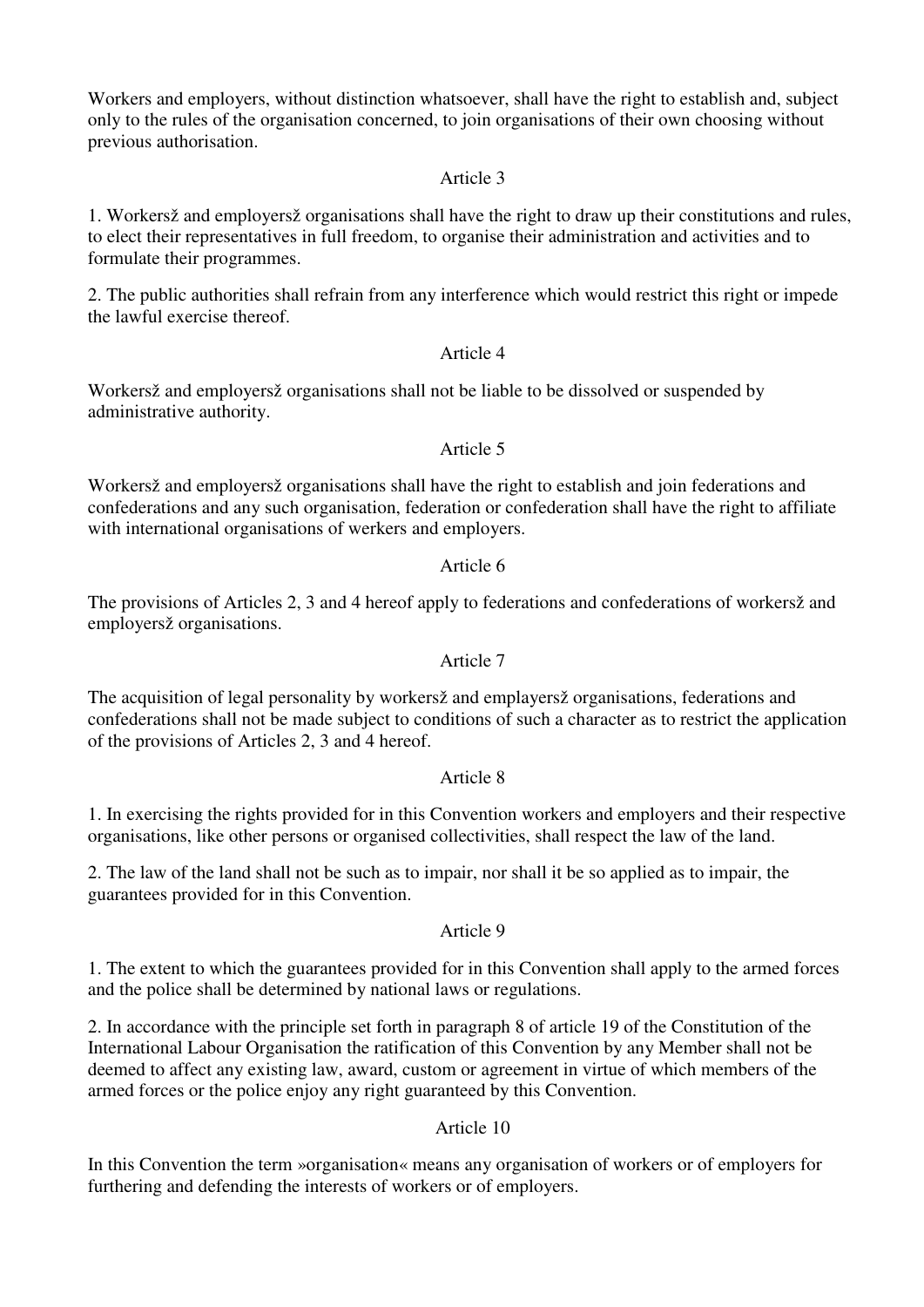#### Part II.

#### PROTECTION OF THE RIGHT TO ORGANISE

#### Article 11

Each Member of the International Labour Organisation for which this Convention is in force undertakes to take all necessary and appropriate measures to ensure that workers and employers may exercise freely the right to organise.

#### Part III.

#### MISCELLANEOUS PROVISIONS

#### Article 12

1. In respect of the territories referred to in article 35 of the Constitution of the International Labour Organisation as amended by the Constitution of the International Labour Organisation Instrument of Amendment, 1946, other than the territories referred to in paragraphs 4 and 5 of the said article as so amended, each Member of the Organisation which ratifies this Convention shall communicate to the Director-General of the International Labour Office with or as soon as possible after ratification a declaration stating:

a) the territories in respect of which it undertakes that the provisions of the Convention shall be applied without modification;

b) the territories in respect of which it undertakes that the provisions of the Convention shall be applied subject to modifications, together with details of the said modifications;

c) the territories in respect of which to Convention is inapplicable and in such cases the grounds on which it is inapplicable;

d) the territories in respect of which it reserves its decision.

2. The undertakings referred to in subparagraphs (a) and (f) of paragraph 1 of this Article shall be deemed to be an integral part of the ratification and shall have to force of ratification.

3. Any Member may at any time by a subsequent declaration cancel in whole or in part any reservations made in its original declaration in virtue of subparagraphs (b), (c) or (d) of paragraph 1 of this Article.

4. Any Member may, at any time at which the Convention is subject to denunciation in accordance with the provisions of Article 16, communicate to the Director-General a declaration modifying in any other respect the terms of any former declaration and sating the present position in respect of such territories as it may specify.

#### Article 13

1. Where the subject matter of this Convention is within the self-governing powers of any nonmetropolitan territory, the Member responsible for the international relations of that territory may, in agreement with the Government of the territory, communicate to the Director-General of the International Labour Office a declaration accepting on behalf of the territory the obligations of this Convention.

2. A declaration accepting the obligations of this Convention may be communicated to the Director-General of the International Labour Office: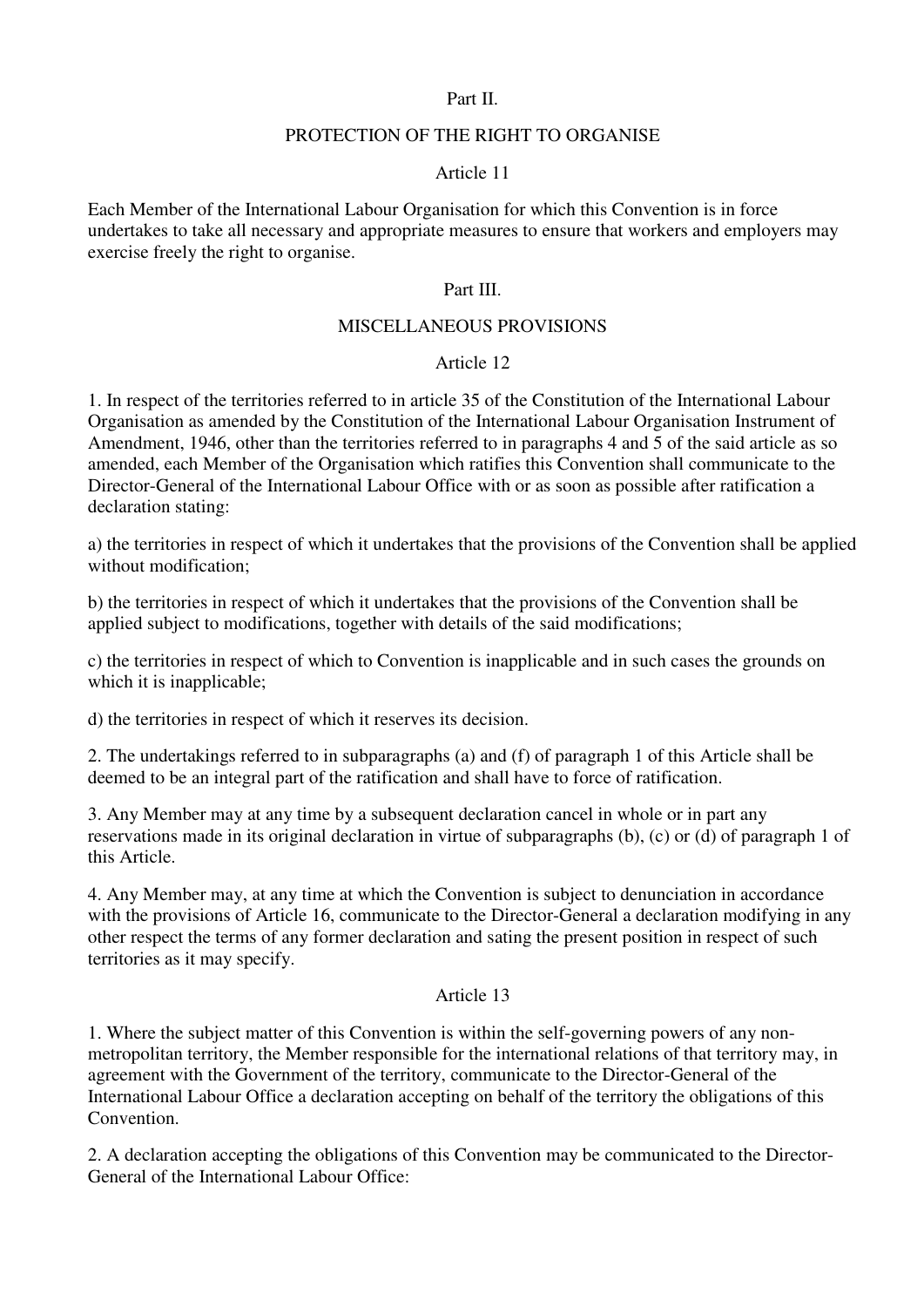a) by two or more Members of the Organisation in respect of any territory which is under their joint authority; or

b) by any international authority responsible for the administration of any territory, in virtue of the Charter of the United Nations or otherwise, in respect of any such territory.

3. Declarations communicated to the Director-General of the International Labour Office in accordance with the preceding paragraphs of this Article shall indicate whether the provisions of the Convention will be applied in the territory concerned without modification or subject to modifications; when the declaration indicates that the provisions of the Convention will be applied subject to modifications it shall give details of the said modifications.

4. The Member, Members or international authority concerned may at any time by a subsequent declaration renounce in whole or in part the right to have recourse to any modification indicated in any former declaration.

5. The Member, Members or international authority concerned may, at any time at which this Convention is subject to denunciation in accordance with the provisions of Article 16, communicate to the Director-General of the International Labour Office a declaration modifying in any other respect the terms of any former declaration and stating the present position in respect of the application of the Convention.

## PART IV.

## FINAL PROVISIONS

## Article 14

The formal ratifications of this Convention shall be communicated to the Director-General of the International Labour Office for registration.

## Article 15

1. This Convention shall be binding only upon those Members of the International Labour Organisation whose ratifications have been registered with the Director-General.

2. It shall come into force twelve months after the date on which the ratifications of two Members have been registered with the Director-General.

3. Thereafter, this Convention shall come into force for any Member twelve months after the date on which its ratifications has been registered.

## Article 16

1. A Member which has ratified this Convention may denounce it after the expiration of ten years from the date on which the Convention first comes into force, by an Act communicated to the Director-General of the International Labour Office for registration. Such denunciation shall not take effect until one year after the date on which it is registered.

2. Each Member which has ratified this Convention and which does not, within the year following the expiration of the period of ten years mentioned in the preceding paragraph, exercise the right of denunciation provided for in this Article, will be bound for another period of ten years and, thereafter, may denounce this Convention at the expiration of each period of ten years under the terms provided for in this Article.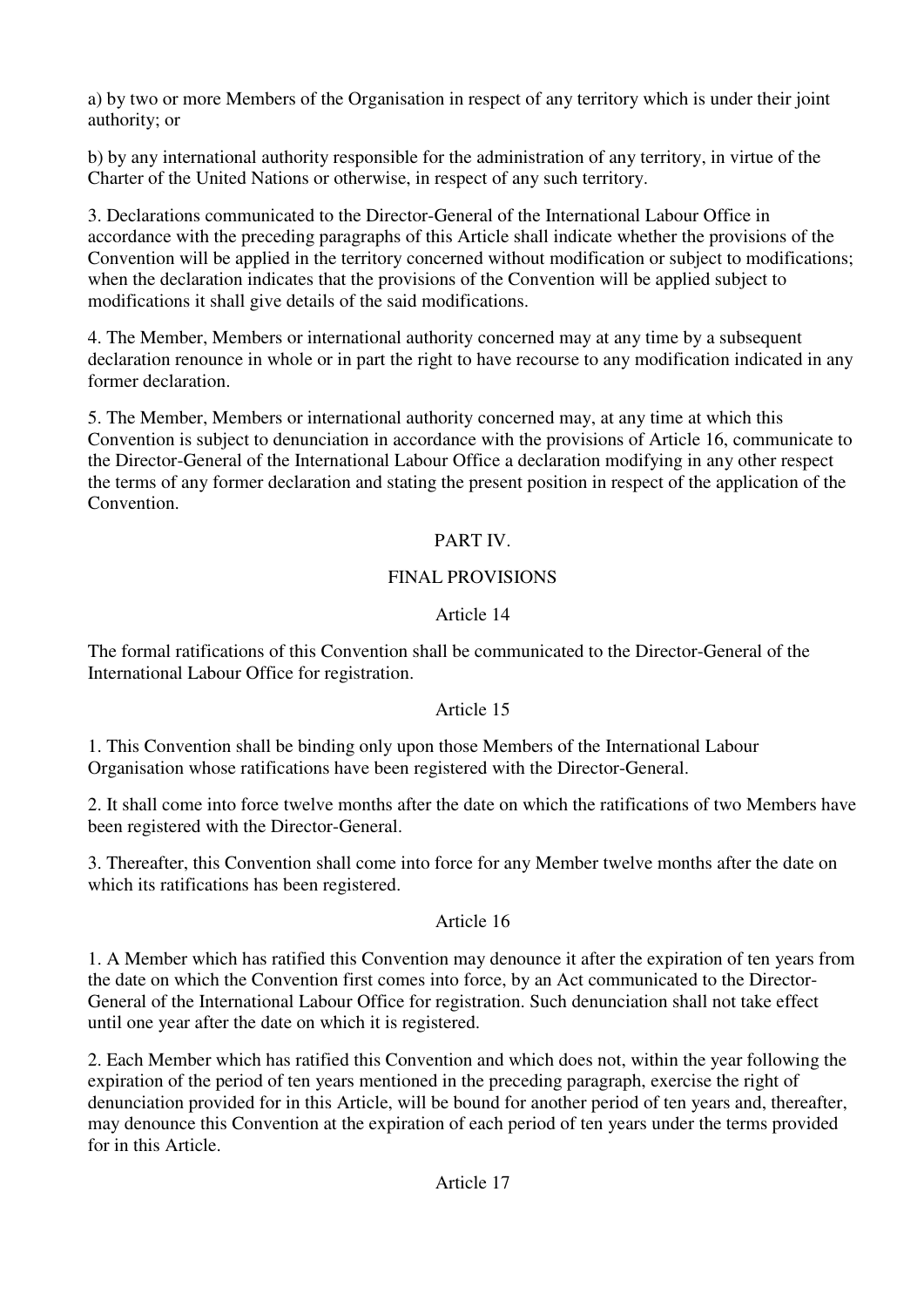1. The Director-General of the International Labour Office shall notify all Members of the International Labour Organisation of the registration of all ratifications, declarations and denunciations communicated to him by the Members of the Organisation.

2. When notifying the Members of the Organisation of the registration of the second ratification communicated to him, the Director-General shall draw the attention of the Members of the Organisation to the date upon which the Convention will come into force.

#### Article 18

The Director-General of the International Labour Office shall communicate to the Secretary-General of the United Nations for registration in accordance with Article 102 of the Charter of the United Nations full particulars of all ratifications and acts of denunciation registered by him in accordance with the provisions of the preceding Articles.

#### Article 19

At such times as it may consider necessary the Governing Body of the International Labour Office shall present to the General Conference a report on the working of this Convention and shall examine the desirability of placing on the agenda of the Conference the question of its revision in whole or in part.

#### Article 20

1. Should the Conference adopt a new Convention revising this Convention in whole or in part, then, unless the new Convention otherwise provides:

a) the ratification by a Member of the new revising Convention shall ipso jure involve the immediate denunciation of this Convention, notwithstanding the provisions of Article 16 above, if and when the new revising Convention shall have come into force;

b) as from the date when the new revising Convention comes into force this Convention shall cease to be open to ratification by the Members.

2. This Convention shall in any case remain in force in its actual form and content for those Members which have ratified it but have not ratified the revising Convention.

Article 21

The English and French versions of the text of this Convention are equally authoritative.

# *Konvencija 87*

# **KONVENCIJA O SLOBODI UDRUŽIVANJA I ZAŠTITI PRAVA NA ORGANIZIRANJE**

Opća konferencija Međunarodne organizacije rada koju je u San Franciscu sazvalo Upravno vijeće Međunarodnog ureda rada, sastavši se na tridesetprvom zasjedanju 17. lipnja 1948.,

odlučivši prihvatiti, u obliku konvencije, određene prijedloge u vezi sa slobodom udruživanja i zaštitom prava na organiziranje, a što je sedma točka dnevnog reda zasjedanja,

uzimajući u obzir da Preambula Statuta Međunarodne organizacije rada proglašava »priznanje načela slobode udruživanja« jednim od načina za poboljšanje uvjeta rada i postizanje mira;

uzimajući u obzir da Filadelfijska deklaracija ponovno potvrđuje da su »sloboda izražavanja i udruživanja bitni za stalan napredak«;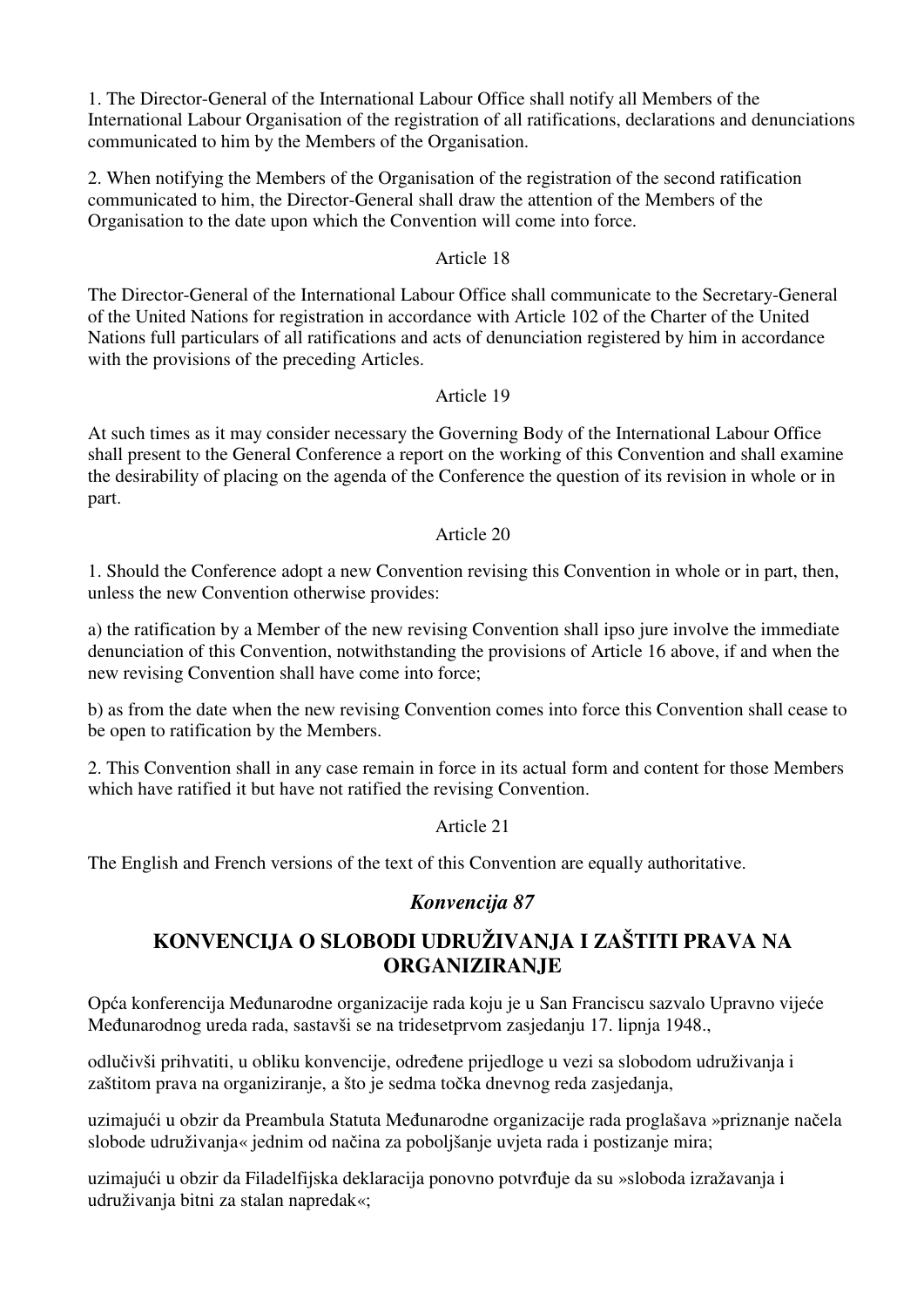uzimajući u obzir da je Međunarodna konferencija rada na svom tridesetom zasjedanju jednoglasno prihvatila načela koja bi morala stvoriti osnovu za međunarodno uređenje;

uzimajući u obzir da je Opća skupština Ujedinjenih naroda na svom drugom zasjedanju prihvatila ta načela i zatražila od Međunarodne organizacije rada da nastavi ulagati napore kako bi se omogućilo usvajanje jedne ili nekoliko međunarodnih konvencija;

usvaja devetog srpnja tisuću devetsto četrdeset osme godine sljedeću konvenciju koja se naziva Konvencija o slobodi udruživanja i zaštiti prava na organiziranje iz 1948.:

Dio I.

## SLOBODA UDRUŽIVANJA

#### Članak 1.

Svaka članica Međunarodne organizacije rada za koju je ova Konvencija na snazi obvezuje se primjenjivati odredbe koje slijede.

Članak 2.

Radnici i poslodavci imaju pravo, bez ikakve razlike i bez prethodnog odobrenja, osnivati i, pod uvjetima koji mogu biti propisani samo pravilima te udruge, pristupati udrugama prema svojem izboru.

Članak 3.

1. Udruge radnika i poslodavaca imaju pravo izraditi svoje statute i pravila, potpuno slobodno birati svoje predstavnike, organizirati svoje upravljanje i djelatnosti i utvrditi svoje programe.

2. Javne se vlasti moraju suzdržavati od svakog uplitanja koje bi ograničavalo to pravo ili ometalo njegovo zakonito ostvarivanje.

Članak 4.

Udruge radnika i poslodavaca ne mogu biti raspuštene niti im se može obustaviti djelovanje odlukom upravnih vlasti.

Članak 5.

Udruge radnika i poslodavaca imaju pravo utemeljiti i udruživati se u federacije i konfederacije, a sve takve udruge, federacije i konfederacije imaju pravo pridružiti se međunarodnim udrugama radnika i poslodavaca.

Članak 6.

Odredbe članaka 2., 3. i 4. ove Konvencije se primjenjuju na federacije i konfederacije udruga radnika i poslodavaca.

#### Članak 7.

Stjecanje pravne osobnosti udruga radnika i poslodavaca ne smije ovisiti o uvjetima takve naravi koji bi ograničili primjenu članaka 2., 3. i 4.

Članak 8.

1. U ostvarivanju prava zajamčenih ovom Konvencijom radnici i poslodavci i njihove udruge, kao i ostale osobe i organizirane zajednice moraju poštivati nacionalno zakonodavstvo.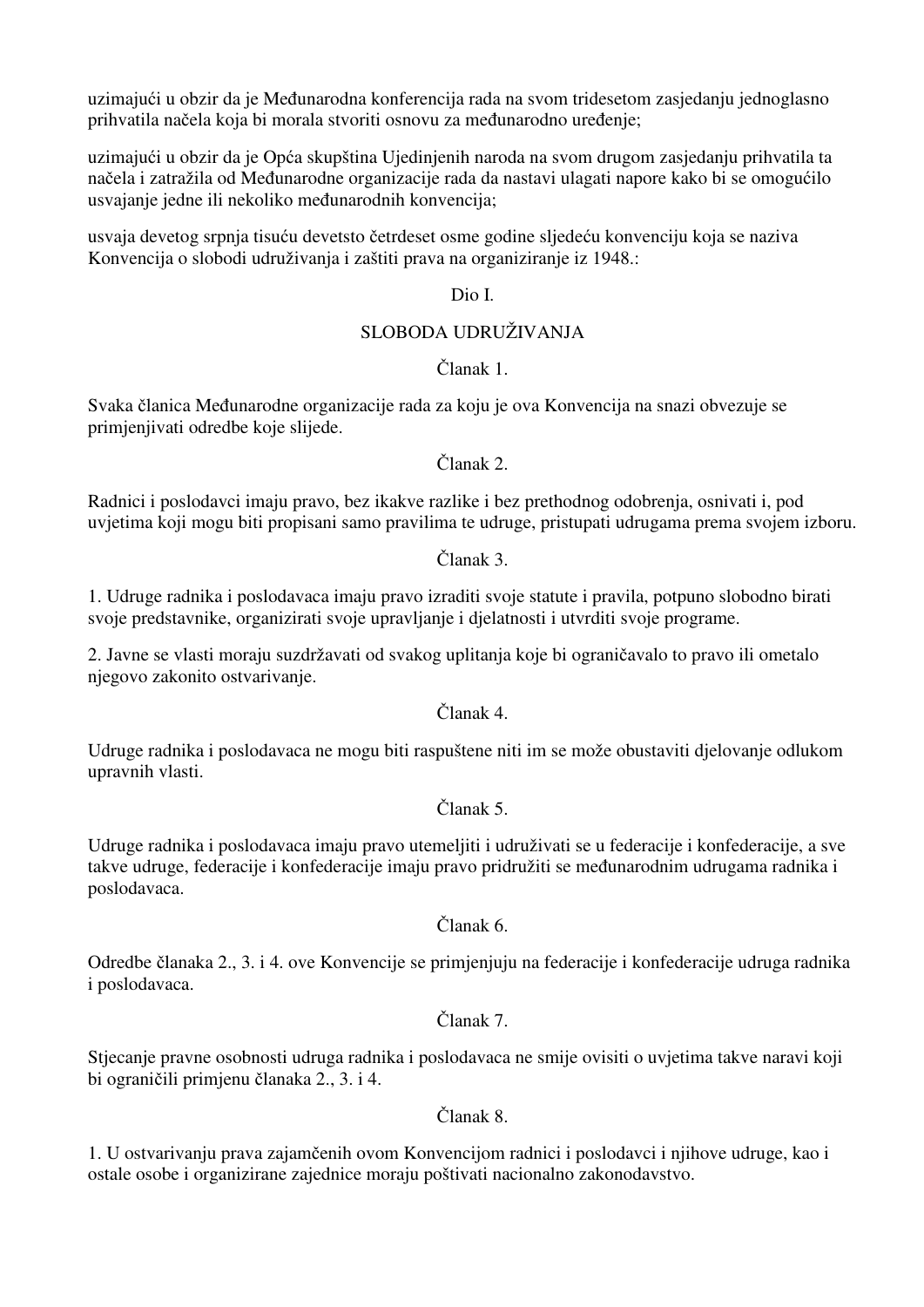2. Nacionalno zakonodavstvo ne smije biti takvo da ograničava, niti se smije primjenjivati na način da ograničava, jamstva predviđena ovom Konvencijom.

Članak 9.

1. Opseg u kojem će se jamstva predviđena ovom Konvencijom primjenjivati na oružane snage i policiju utvrdit će se nacionalnim zakonima ili drugim propisima.

2. U skladu s načelom utvrđenim člankom 19. stavkom 8. Statuta Međunarodne organizacije rada neće se smatrati da ratifikacija ove Konvencije od strane određene članice ograničava primjenu bilo kojeg postojećeg zakona, odluke, običaja ili sporazuma na temelju kojeg pripadnici oružanih snaga ili policije uživaju bilo koje pravo zajamčeno ovom Konvencijom.

## Članak 10.

U ovoj Konvenciji izraz »udruga« označava svaku udrugu radnika ili poslodavaca koja ima za cilj promicanje i zaštitu interesa radnika ili poslodavaca.

#### Dio II.

## ZAŠTITA PRAVA NA ORGANIZIRANJE

#### Članak 11.

Svaka se članica Međunarodne organizacije rada za koju je ova Konvencija na snazi obvezuje da će poduzimati sve potrebne i prikladne mjere kako bi osigurala radnicima i poslodavcima slobodno ostvarivanje prava na udruživanje.

#### Dio III.

## RAZLIČITE ODREDBE

## Članak 12.

1. U odnosu na teritorije iz članka 35. Međunarodne organizacije rada izmijenjenog Instrumentom o izmjeni Statuta Međunarodne organizacije rada iz 1946., osim teritorija obuhvaćenih stavcima 4. i 5. navedenog članka koji je na taj način izmijenjen, svaka članica koja ratificira ovu Konvenciju mora dostaviti glavnom ravnatelju Međunarodnog ureda rada, istovremeno ili što je moguće prije nakon ratifikacije, izjavu u kojoj navodi:

(a) teritorije u odnosu na koje se obvezuje da će se odredbe Konvencije primjenjivati bez izmjene;

(b) teritorije u odnosu na koje se obvezuje da će se odredbe ove Konvencije primjenjivati s izmjenama, kao i pojedinosti o tim izmjenama;

(c) teritorije u odnosu na koje je ova Konvencija neprimjenjiva, te u tim slučajevima razloge zbog kojih je neprimjenjiva;

(d) teritorije u odnosu na koje pridržava pravo konačne odluke.

2. Obveze predviđene stavkom 1. podstavcima (a) i (b) ovoga članka se smatraju sastavnim dijelom ratifikacije i imaju snagu ratifikacije.

3. Svaka članica može uvijek, naknadnom izjavom, odustati u cijelosti ili djelomično od svake rezerve koju je stavila u izvornoj izjavi u skladu sa stavkom 1. podstavcima (b), (c) i (d) ovoga članka.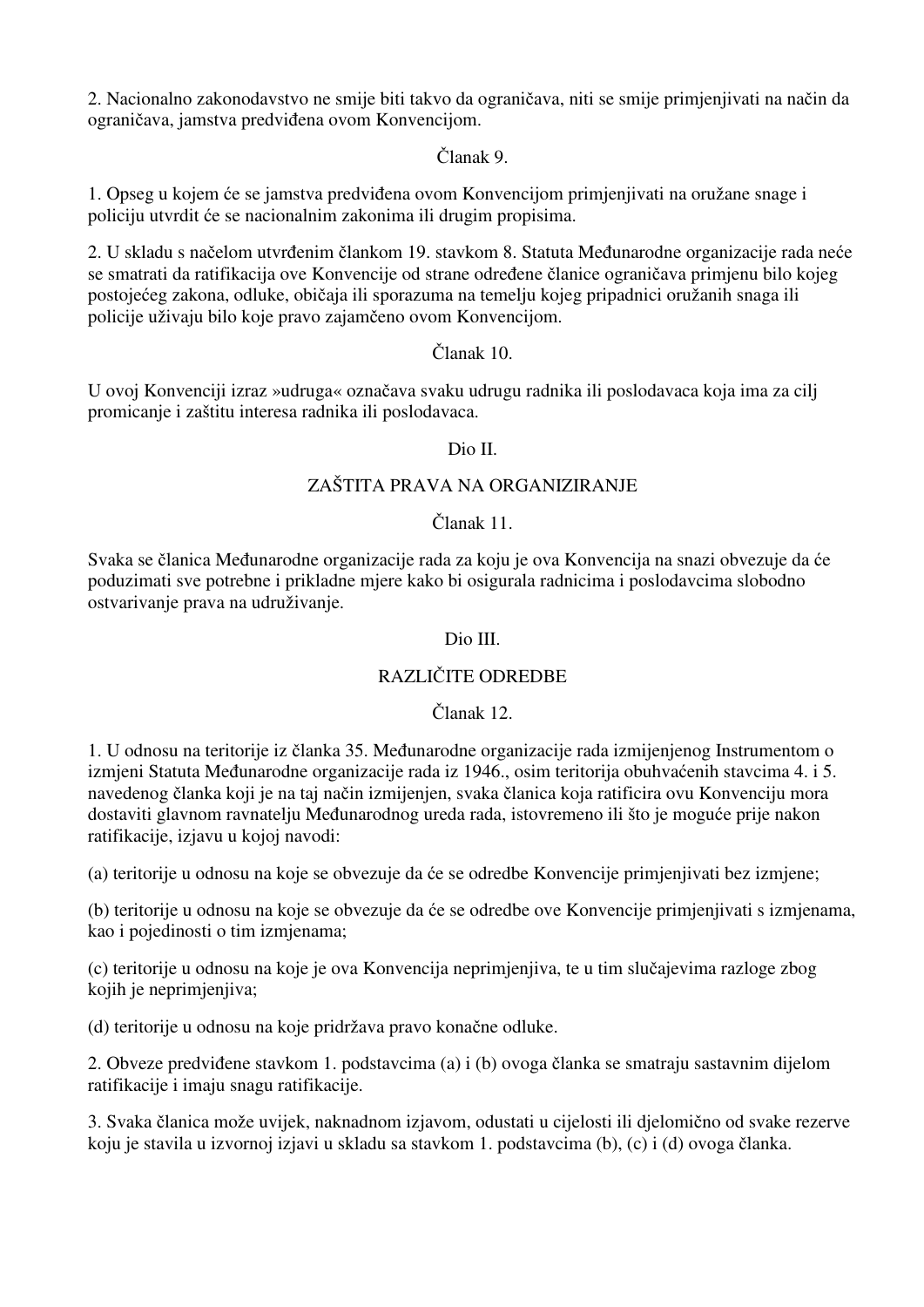4. Svaka članica može, uvijek kada je ovu Konvenciju moguće otkazati u skladu s odredbama članka 16., dostaviti glavnom ravnatelju Međunarodnog ureda rada izjavu kojom mijenja u bilo kojem pogledu bilo koju prijašnju izjavu i u kojoj navodi sadašnje stajalište u odnosu na određene teritorije.

## Članak 13.

1. Ako pitanja koja su uređena ovom Konvencijom spadaju u nadležnost samouprave nekog teritorija izvan matičnog područja, članica koja je odgovorna za međunarodne odnose tog teritorija može, u dogovoru s vladom tog teritorija, dostaviti glavnom ravnatelju Međunarodnog ureda rada izjavu kojom prihvaća u ime teritorija obveze koje proizlaze iz ove Konvencije.

2. Izjavu kojom se prihvaćaju obveze iz ove Konvencije mogu glavnom ravnatelju Međunarodnog ureda rada dostaviti:

(a) dvije ili više članica Organizacije u odnosu na bilo koji teritorij koji je pod njihovom zajedničkom upravom;

(b) svako međunarodno tijelo koje je odgovorno za upravljanje bilo kojim teritorijem na temelju Povelje Ujedinjenih naroda ili po drugoj osnovi, a u odnosu na bilo koji takav teritorij.

3. U izjavama dostavljenim glavnom ravnatelju Međunarodnog ureda rada u skladu s prethodnim stavcima ovoga članka se mora naznačiti hoće li se odredbe ove Konvencije na dotični teritorij primjenjivati bez izmjene ili s izmjenama; kad se u izjavi navodi da će se Konvencija primjenjivati s izmjenama, moraju se navesti pojedinosti o narečenim izmjenama.

4. Zainteresirana članica, članice ili međunarodno tijelo mogu se u svako doba naknadnom izjavom u cijelosti ili djelomično odreći prava na izmjenu navedenu u bilo kojoj prijašnjoj izjavi.

5. Zainteresirana članica, članice ili međunarodno tijelo mogu, uvijek kada je ovu Konvenciju moguće otkazati u skladu s člankom 16., dostaviti glavnom ravnatelju Međunarodnog ureda rada izjavu kojom mijenjaju bilo koju prijašnju izjavu i u kojoj se navodi sadašnje stajalište u odnosu na primjenu ove Konvencije.

# Dio IV.

## ZAVRŠNE ODREDBE

## Članak 14.

Formalne ratifikacije ove Konvencije priopćavaju se glavnom ravnatelju Međunarodnog ureda rada radi registracije.

## Članak 15.

1. Ova Konvencija obvezuje samo one članice Međunarodne organizacije rada čije su ratifikacije registrirane kod glavnog ravnatelja.

2. Ona stupa na snagu dvanaest mjeseci od datuma kada su kod glavnog ravnatelja registrirane ratifikacije dviju članica.

3. Nakon toga, ova Konvencija stupa na snagu u odnosu na svaku članicu dvanaest mjeseci nakon datuma registracije njene ratifikacije.

## Članak 16.

1. Članica koja je ratificirala ovu Konvenciju može je otkazati nakon isteka razdoblja od deset godina od datuma kada je Konvencija stupila na snagu aktom kojeg dostavlja glavnom ravnatelju